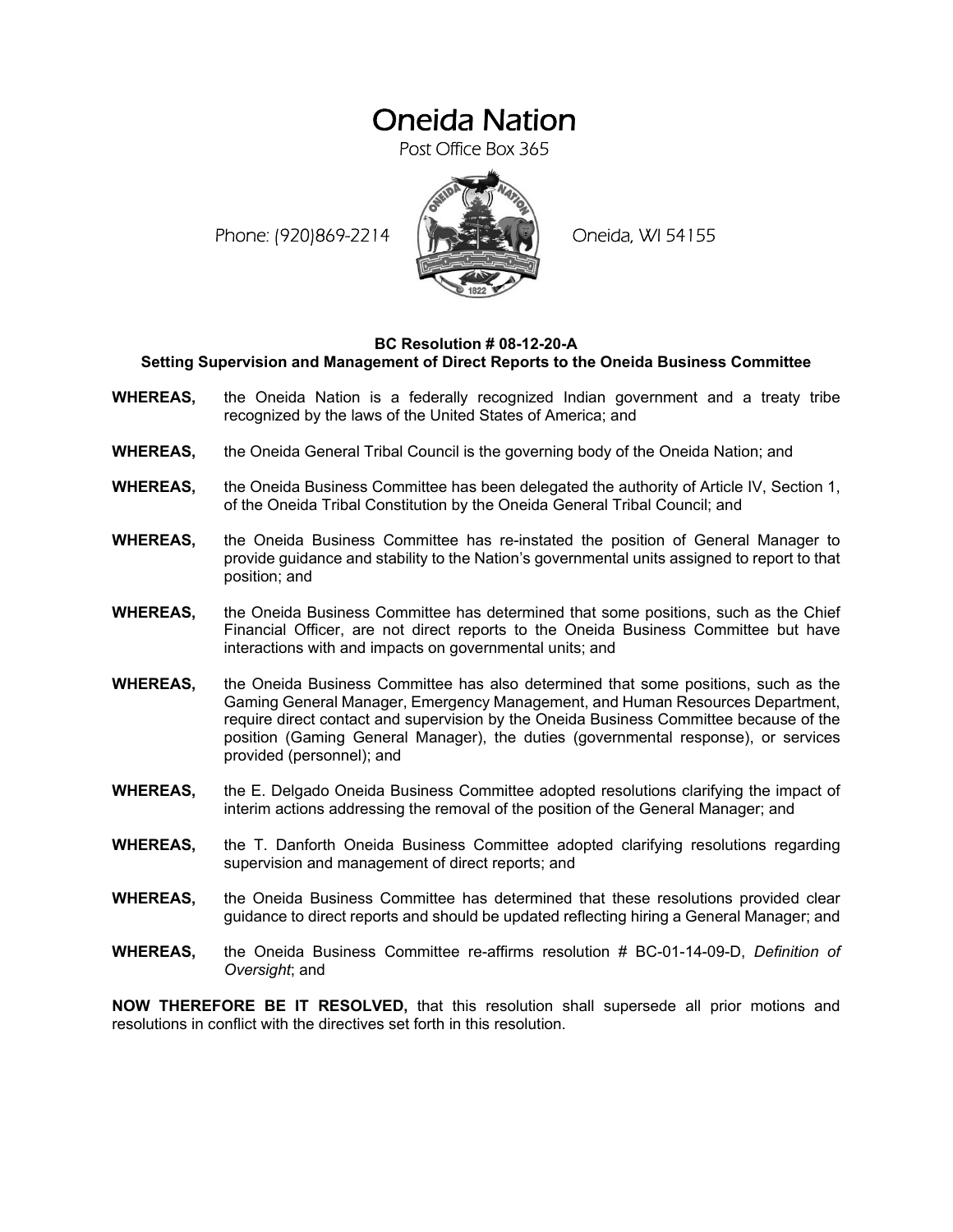**BE IT FURTHER RESOLVED,** that for purposes of this resolution, "direct reports" are defined as the following positions within the Nation:

Chief Counsel, job description # 09030 General Manager, job description # 09012 Gaming General Manager, job description # 09020 Retail General Manager, job description # 09096 Business Compliance Analyst, job description, # 03029 Intergovernmental Affairs and Communications Director, job description # 02735 Emergency Management Director, job description # 09072 Area Manager, Human Resources Division, job description # 00662 Strategic Planner, job description # 03106 Project Manager, job description # 03111 Project Coordinator, job description # 03104 Budget Analyst, job description # 03103 Executive Assistant, job description # 01305

**BE IT FURTHER RESOLVED,** that the Oneida Business Committee delegates to the officers (Chair, Vice-Chair, Treasurer, Secretary, and Legislative Operating Committee Chair) the authority and responsibility of administrative supervision of direct reports.

- 1. Administrative supervision shall be defined as matters involving the individual personnel requests such as use of personal or vacation time, performance tracking and accounting related sign-off activities.
- 2. Administrative supervision requests shall be routed through the Tribal Secretary's Office which shall be responsible for logging in requests and documenting the results of the officer decisions.

**BE IT FURTHER RESOLVED,** that the Oneida Business Committee delegates to the officers (Chair, Vice-Chair, Treasurer, Secretary, and Legislative Operating Committee Chair) the authority and responsibility of providing direction to direct reports regarding organizational activities. Direction regarding organizational activities shall be defined as providing advice and opinion regarding the policy decisions made by the Oneida Business Committee and shall exclude the authority to direct specific action.

**BE IT FURTHER RESOLVED,** that the Oneida Business Committee delegation to the officers (Chair, Vice-Chair, Treasurer, Secretary, and Legislative Operating Committee Chair) includes the expectation that the officers will act by majority vote and, in all cases, to attempt consensus decision making as agreed to from the initial strategic planning activities.

**BE IT FURTHER RESOLVED,** that the Oneida Business Committee directs the Secretary to forward this resolution to the Human Resources Department to identify the necessary amendments to the administrative processes and procedures to fully implement this resolution in a timely manner.